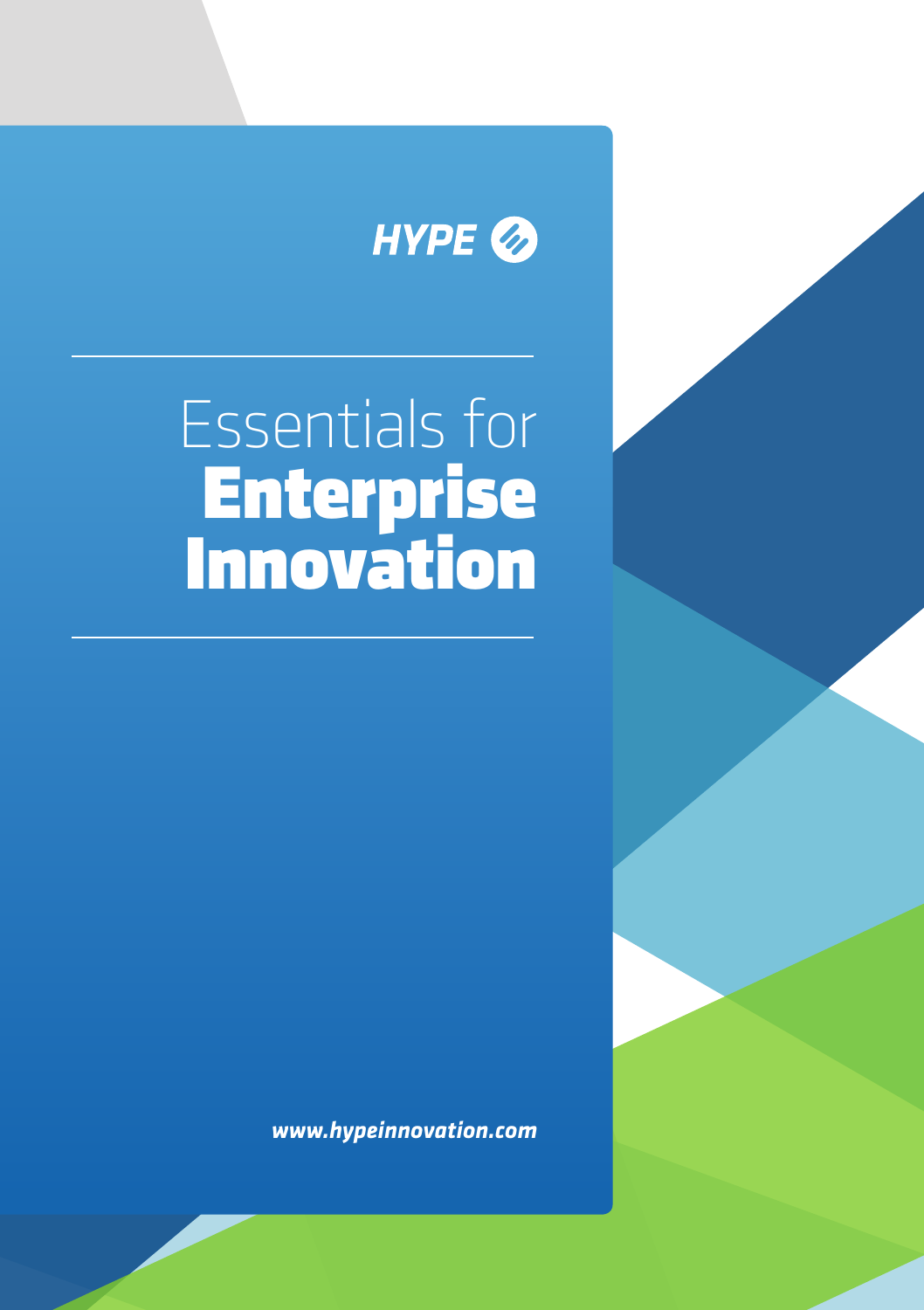

## How to Get the Most from Your Innovation Software: Key Process Considerations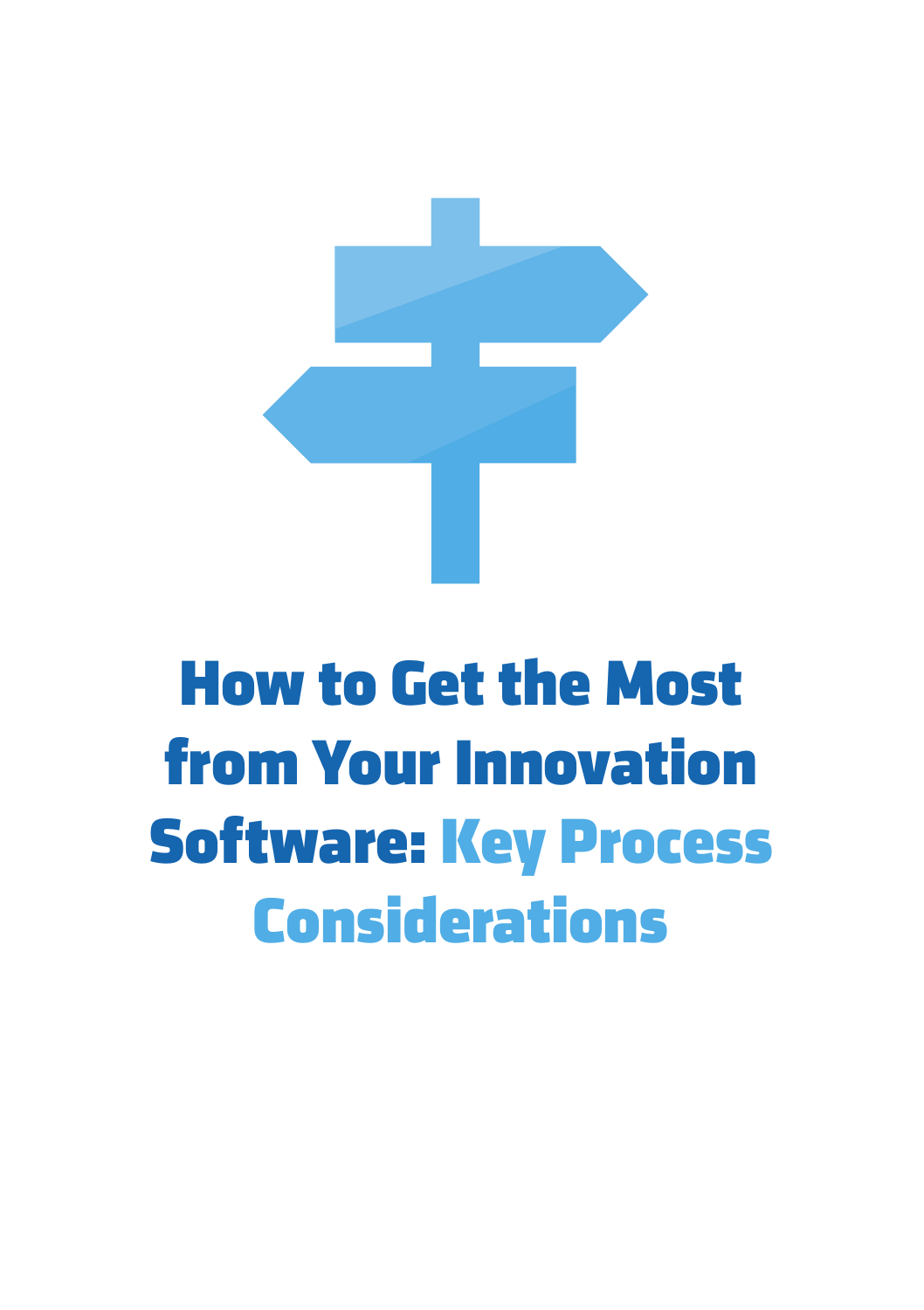### *The role of software & process in collaborative innovation*

As organizations use software applications to help identify and develop new ideas, find a broader range of views, insights and knowledge for their innovation programs, common questions arise:

- How will software help?
- What actions are needed to ensure the software is used correctly and delivers value?

One way to answer these questions is to consider the experiences of others. We can consider where software has helped an organization and where effort beyond the software has been required to ensure a successful program. The following observations are most commonly observed our clients:

#### *How has software been helpful?*

- 1. ...it increased the visibility of the innovation process employees can now see where their ideas are in the innovation pipeline, what people think of them and the next steps. This fosters greater belief in the process and therefore encourages further participation.
- 2. ...it increased the reach of the innovation program employees and third parties can now participate wherever they are in the world and no matter the time zone in which they work. No longer does innovation entirely depend on putting people in the same room.
- 3. ...the program is now inclusive of those *without* new ideas employees whose natural skills are to help improve or critique the ideas of others can now be included in the discussion. This helps improve the quality of good ideas earlier in the process and rule out those that are too weak more quickly.

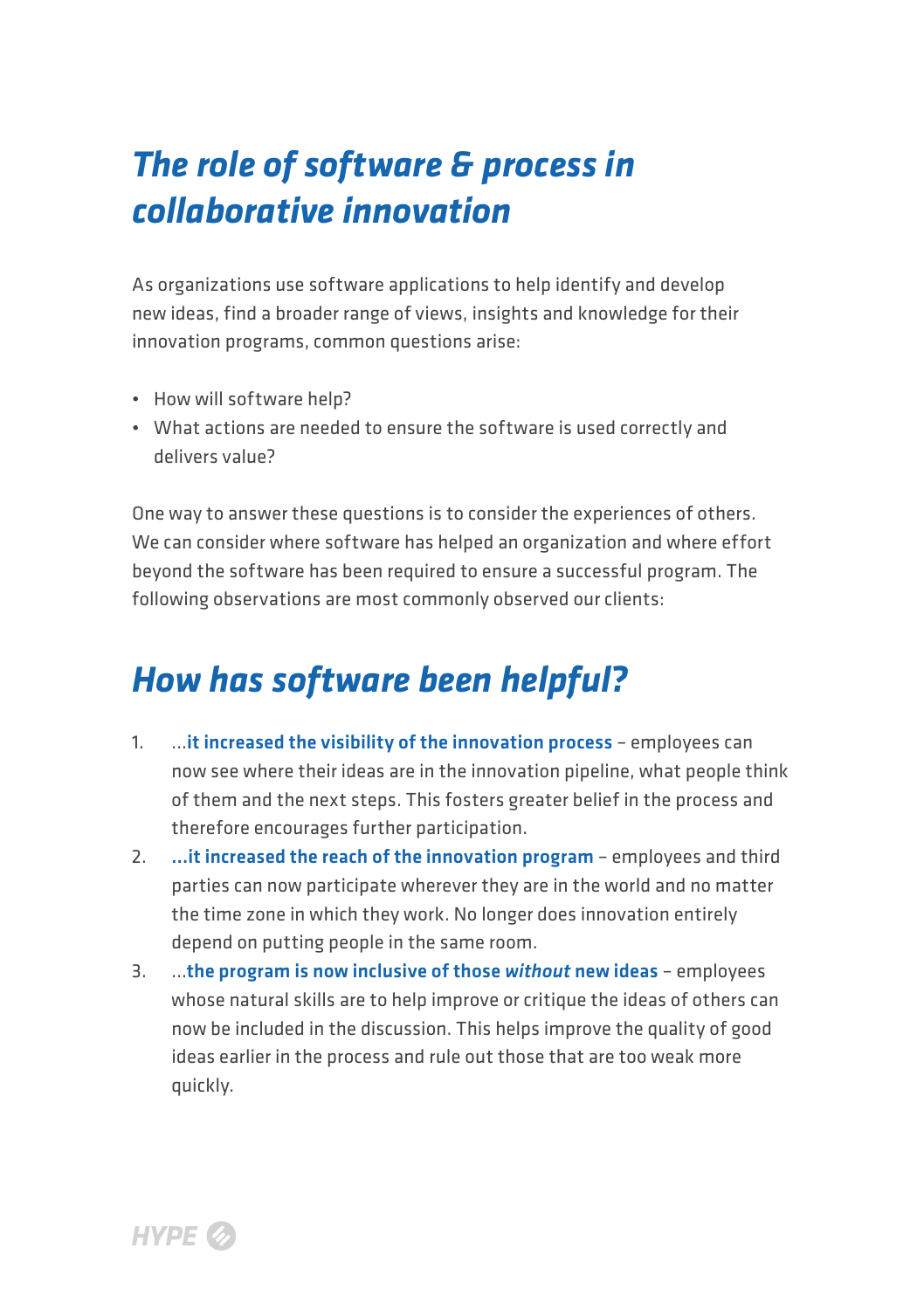- 4. …it increased the control of the innovation discussion –The organization can now track who has participated in the innovation process and when. This can help with those ideas related to IP and third parties, while also helping to discover individuals with useful and perhaps hidden knowledge and creative input.
- 5. …it offered the ability to manage scale Practitioners can now manage many more insights and ideas using automated tools. This brings the additional benefit of being able to identify related ideas and people with common skills or interests thus increasing the levels of connectivity between employees that would never normally work together. The software tool also provides a new repository of ideas that can be executed when conditions allow.

These observations offer a great insight into how software can help, but clearly it isn't the complete picture; the following helps demonstrate other critical aspects of successful programs.

#### *What actions are needed to ensure the software is used correctly and delivers value?*

- 1. Create awareness unless the organization understands the purpose and value of being involved and sharing their ideas and views, employees will focus on their normal day-to-day business activities. It's critical that everyone understands what the company is trying to achieve, why and how they should participate.
- 2. Match ambition to cultural readiness every organization is different, its combination of cultures and skill sets make it unique. Some employees will be excited to get involved in corporate innovation; others may by skeptical. It's necessary to match the ambition of the program to the current culture – if you push too hard or too fast, the risk is no-one will participate. Programs that show lack of ambition in the program may be equally discouraging for those with real innovations to share.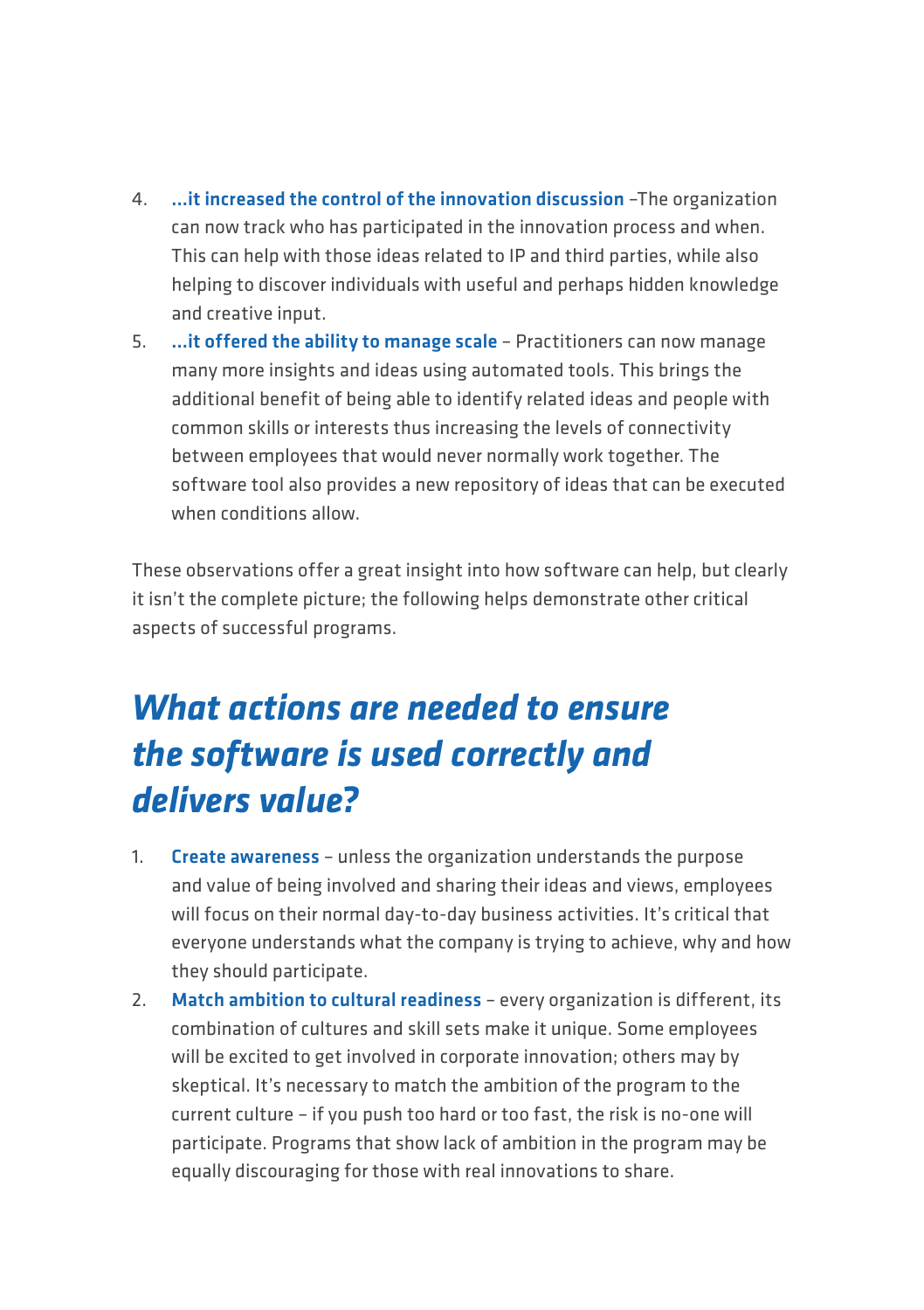- 3. Align to existing initiatives Any corporate program needs to show alignment to other things, for example, its relationship to R&D or in other circumstances – continuous improvement, where employees may also be asked to share ideas. It's key to ensure that employees understand where enterprise innovation fits to the business.
- 4. Ensure sponsorship is in place Each innovation activity needs a sponsor with a mandate to take action on the best ideas. Creating ideas without someone pre-assigned to take action tends to lead to slower processing, lower participation (as employees are unsure what will happen next) and ideas without a home.
- 5. Build a communications plan Lack of communication is the quickest way to kill an established program. Employees don't like waiting for years to hear about progress and which ideas will be adopted, so regular communication is crucial. It's also important to keep those that are yet to participate 'in the loop' so they build belief in the program and join in when the time is right.
- 6. Share success stories Success in one area of your business will breed confidence and enthusiasm in other areas of the business. In large or complex companies, its best to find areas where you can be successful and then share those with the rest of the company. Greater numbers of sponsors will come forward, participation will go up and innovation will increase.

#### *Summary*

Software clearly brings many key benefits to any program and enables mass collaboration that's impossible to achieve in any other way, however it only goes so far. Software does not ensure employees will participate and produce greater levels of innovation. There are some key process considerations that should be adopted in line with any new innovation tools that will help encourage participation, breed greater levels of management support and deliver increasing value over time. When establishing a new collaborative innovation program, ensure you invest time into HYPE's top 5 process actions.

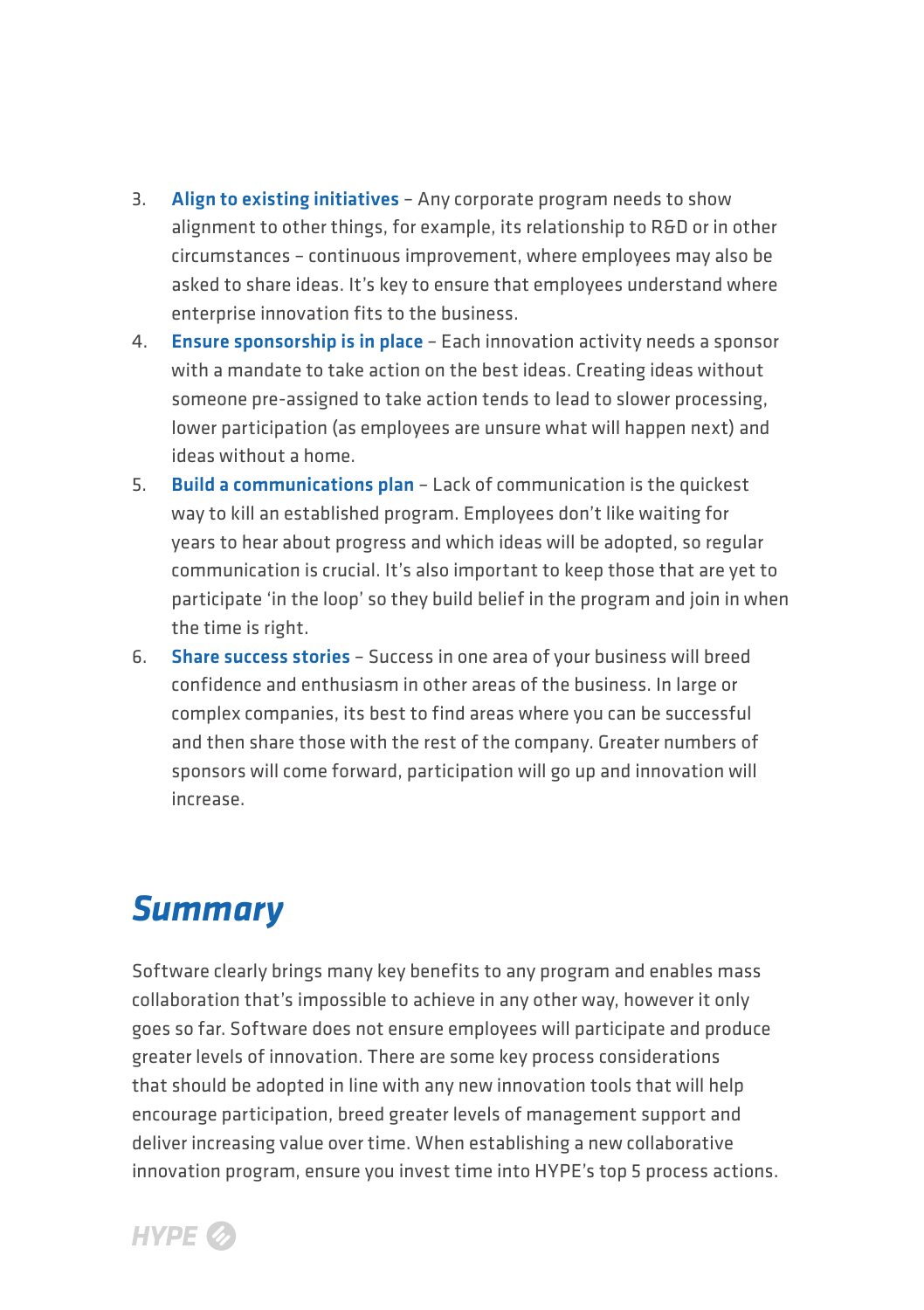

Using Communications to Drive Innovation – How to Develop an Engaging and Sustainable Program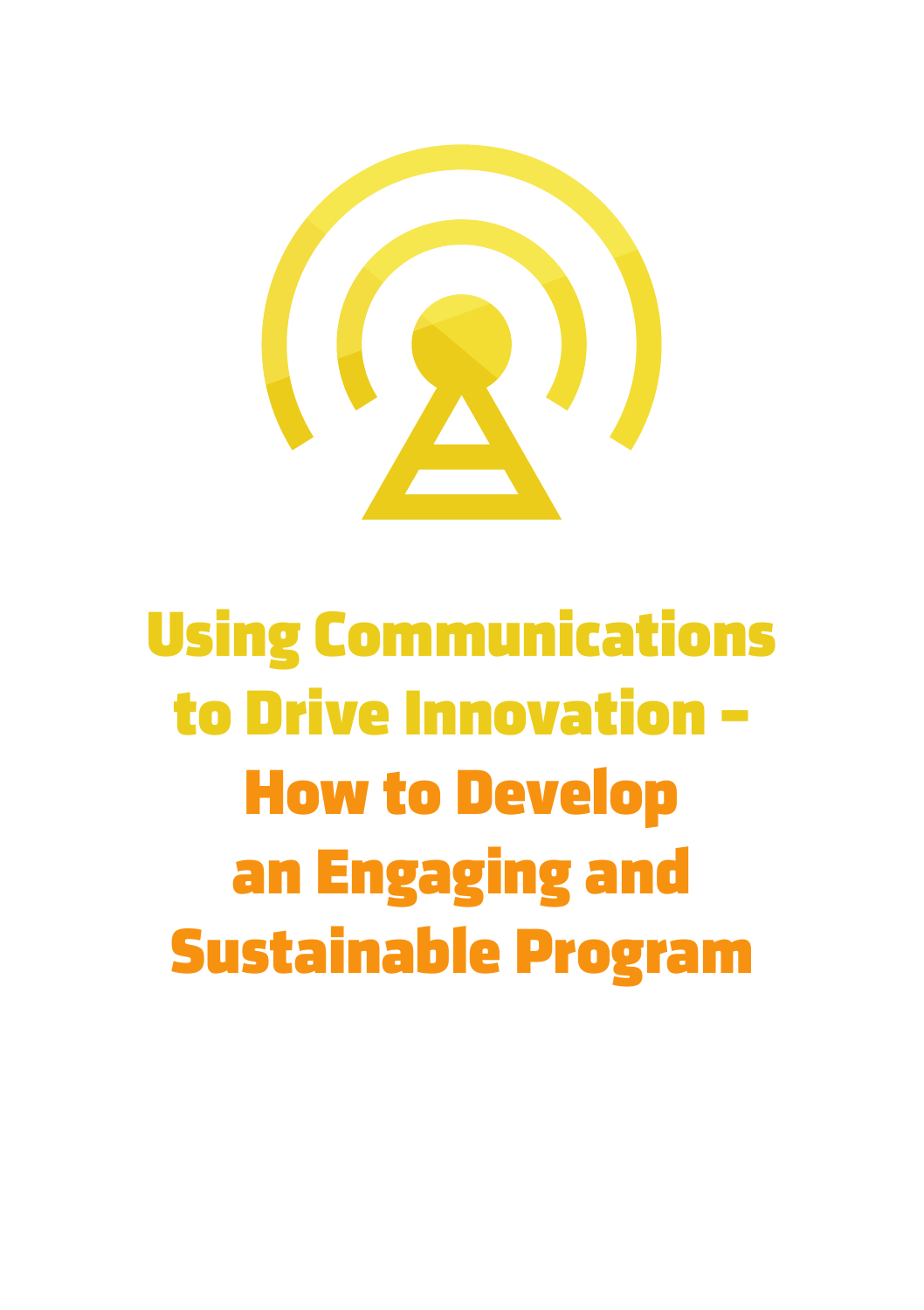#### *Promotion and engagement*

Enterprise innovation has one main goal – developing business value. There are many different elements that support that goal, but one of the most crucial is communications. As mentioned in the previous article, software has a key role to play, but it doesn't guarantee employee participation or value to the business, we need to think more widely to address these needs. Communications initiatives have many elements, the two most critical phases these elements need to support are as follows:

- Promoting the innovation program key for new programs and those with new participants.
- Keeping and growing levels of engagement vital to building belief and confidence in your innovation activities.

#### *Key activities for new programs*

- 1. Create a buzz You need to entice and excite your potential audience. Advertising comes in many flavors and you need to make sure the enterprise innovation program stands out. Consider viral videos, flyers on desk, novelty giveaways as-well as more traditional posters, intranet marketing and emails.
- 2. Inform & educate Many invitees will want to understand more about what innovation means, what's being asked of them and how to participate online. Consider webinars, town hall meetings, brochures, or videos that show how to join in and help.
- 3. Demonstrate the corporate mandate Invitees need to be aware that senior management encourage and want them to participate. Many won't be prepared to take time out of the day-job without explicit permission from a credible senior sponsor.

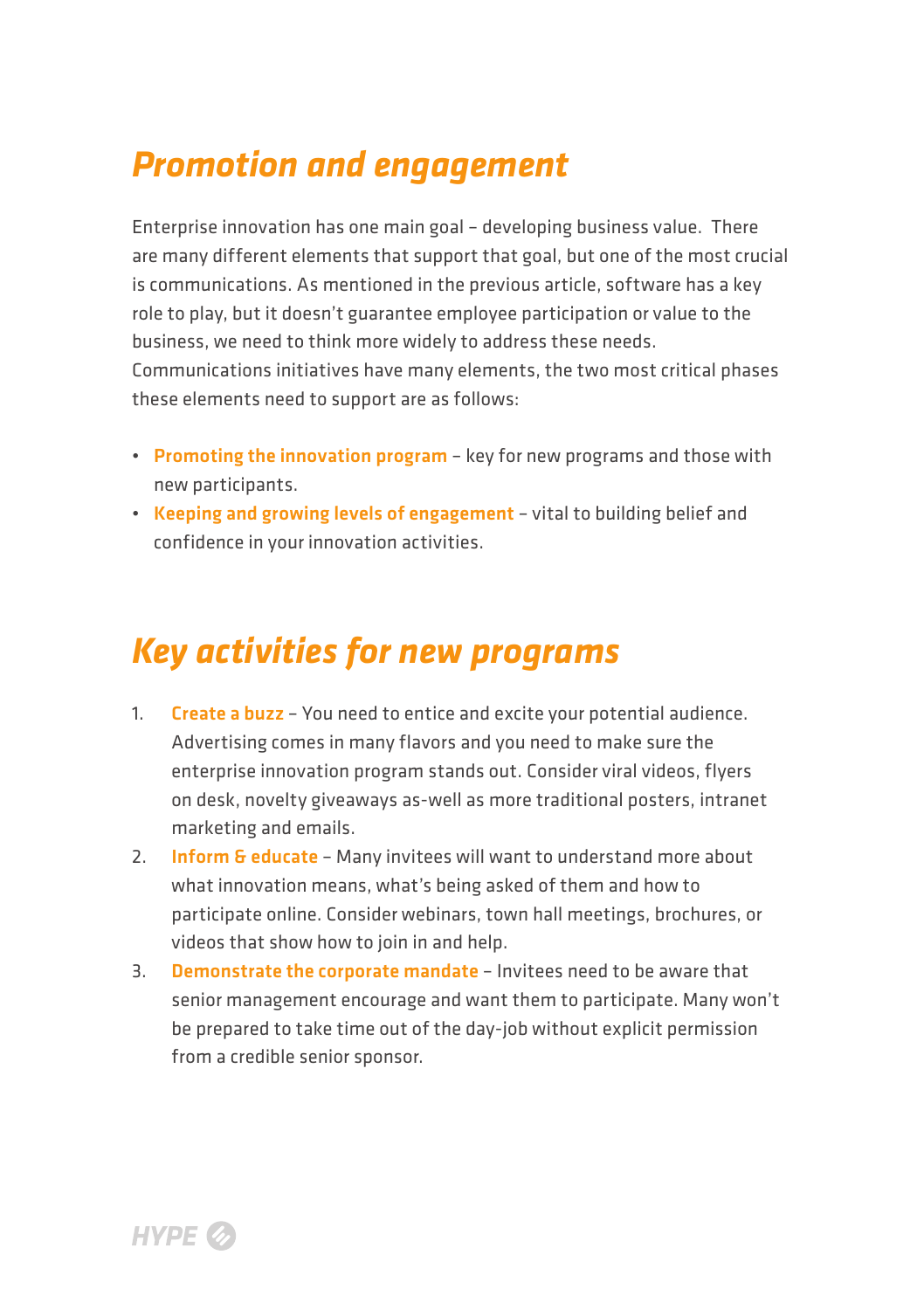- 4. Advertise progress Many invitees may wait and watch to see how people participate and what's achieved. Issue information at the end of every innovation activity (such as an idea campaign) what the next steps will be and who owns major actions. Remember to include everyone that was invited whether they participated or not.
- 5. Recognize everyone that helps It's not just submitters of insights and ideas that should be recognized, consider those that build and improve the ideas of others, those that identify issues and those that provide a practical perspective. Each helps build an idea into a workable concept and should be recognized as having helped develop something new.

Not everyone will participate on day one, but these five recommendations will help develop the momentum from which you can build.

#### *Building belief and confidence*

- 6. Issue regular success stories On a quarterly basis issue a program update to the entire enterprise, highlight progress and implemented ideas. Not only does this help keep those that have participated enthusiastic, but also shows demonstrates the program delivers value to those who are yet to join-in.
- 7. Keep marketing your program Every organization will have a natural attrition rate, people will leave and new joiners will arrive. In addition, you may acquire other companies or be subject to a merger. This increases the potential for innovation, as greater numbers of diverse opinions arrive and they'll want to understand how to take part. Consider how to raise their awareness and demonstrate how to get involved.
- 8. Monitor and share details from older projects Innovation doesn't happen overnight, so maintain contact with those running innovation projects to which the program has contributed. Include any major developments in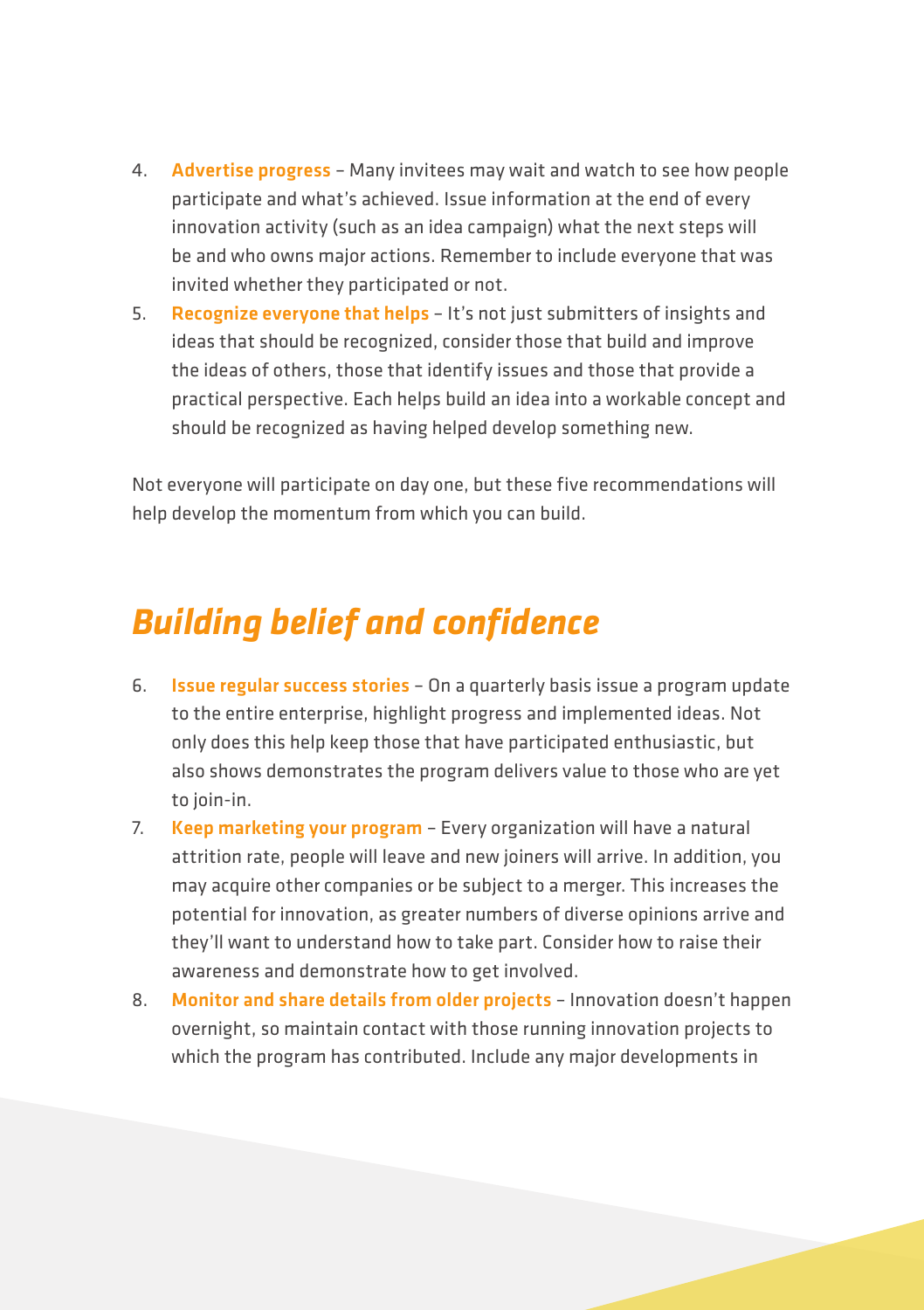your quarterly newsletter.

- 9. Seek out the non-engaged Consider who is participating and who is not; there will always be pockets of the organization that take longer to get engaged. Consider surveying the non-engaged and ask whether they've heard of the program and whether they'd like to get involved.
- 10. Rigorous feedback and review Ensure every innovation initiative provides feedback to invitees at the end of the campaign or idea theme phase. Nothing slows momentum more than lack of feedback. Of course, to offer good feedback, ideas and concepts must be evaluated and judgments made. Ensure review teams and time is allocated in advance of any innovation initiative.

#### *Summary*

The highest performing programs rigorously focus on communications, marketing the program, showing value, keeping people engaged and growing the audience over time. Don't be frightened to reshape your plans depending on what you learn from feedback and participation.

Remember that the innovation themes and sponsors also help motivate the invitees to participate, but effective communications can ensure everyone hears about the program and believes in it.

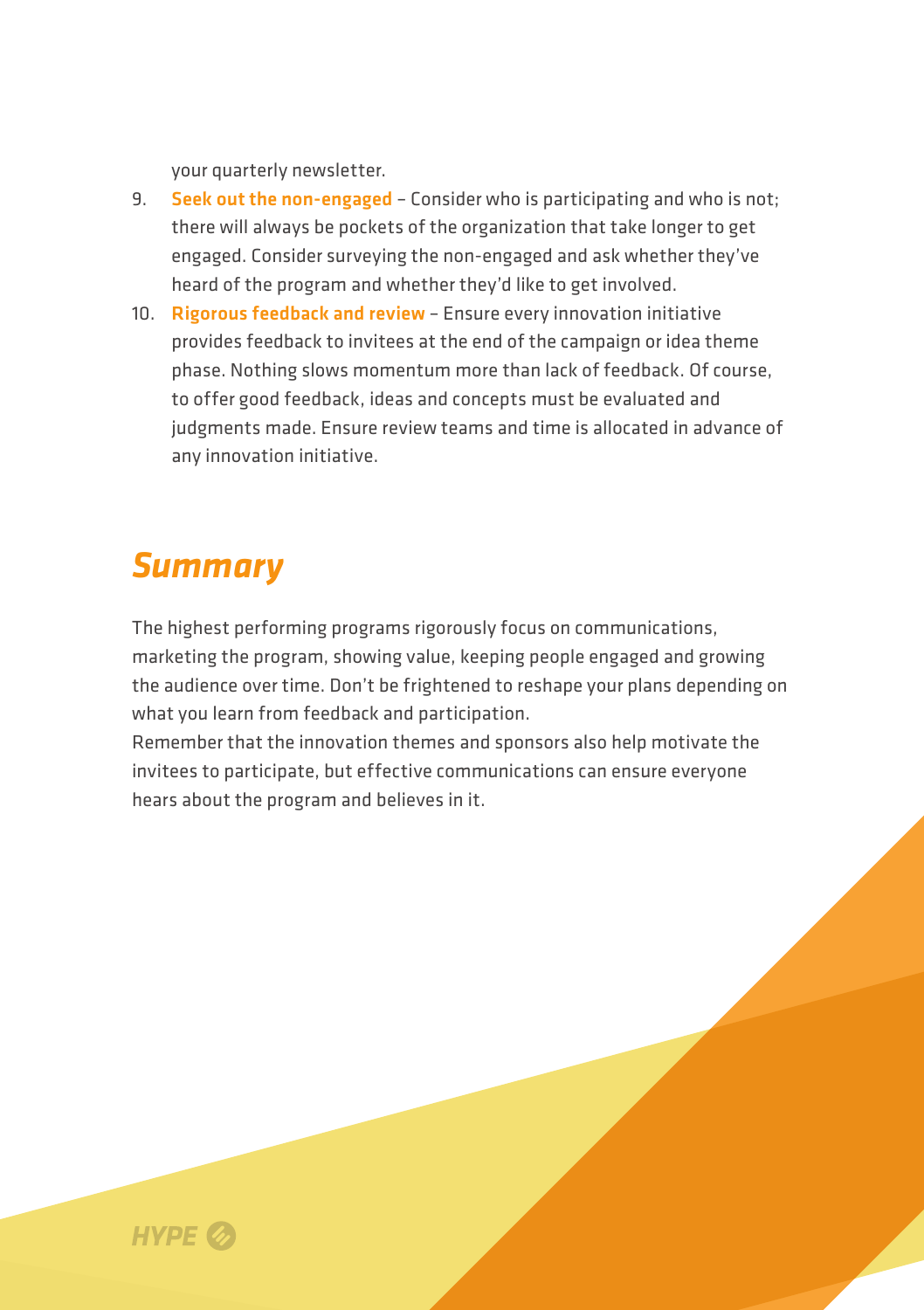

# How to Encourage Collaboration across the Enterprise – Diverse Opinion is the Key to Innovation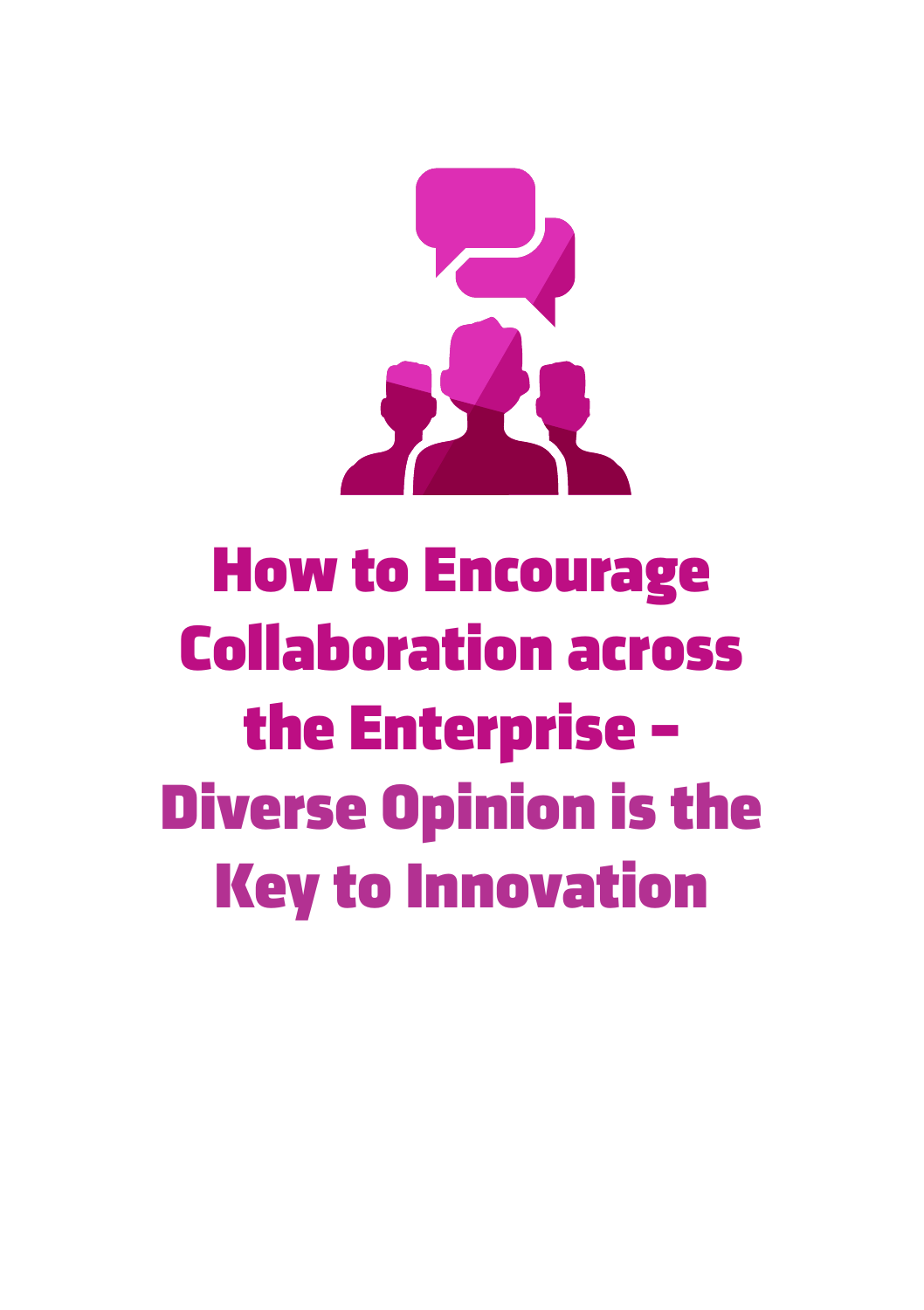### *The importance of collaboration*

The value of inter-employee collaboration can be best observed when looking at a new product, service, or perhaps process and then tracing back how it found a path to implementation. In-fact, consider anything that's new and look carefully at the journey it took. Now compare the final product with the initial idea that inspired it; was there a business case or an implementation plan? Was it a fully rounded concept and tested at that stage? Of course that would be very unusual, indeed it's been through a series of steps to get there.

What you discover is that this initial idea has been: developed, criticized, improved, tested, and refined. Consider how each of those steps occurred and you'll understand that it took a series of interventions from either the idea originator or others to get the product where it is today. Collaboration has happened and we didn't even think about it. At each step, someone with a different perspective intervened and helped move the idea forward, and in some cases, backwards before it could go forward again.

This is a process we're used to. People have different strengths and help in different ways. In an online world, we need to find ways to encourage those same behaviors at the front end of the process.

#### *Why don't organizations collaborate better online?*

- 1. Focus is on the most creative types Those perceived as innovators often win the prize, they're the ones held up as role models and winners. Often our programs are badged 'innovation' and therefore attract those that consider themselves most creative above all others.
- 2. Collaboration is not recognized as a helpful behavior We unwittingly reinforce the message that those with new ideas are the people we care about most by publically recognizing or rewarding the person with the initial idea.

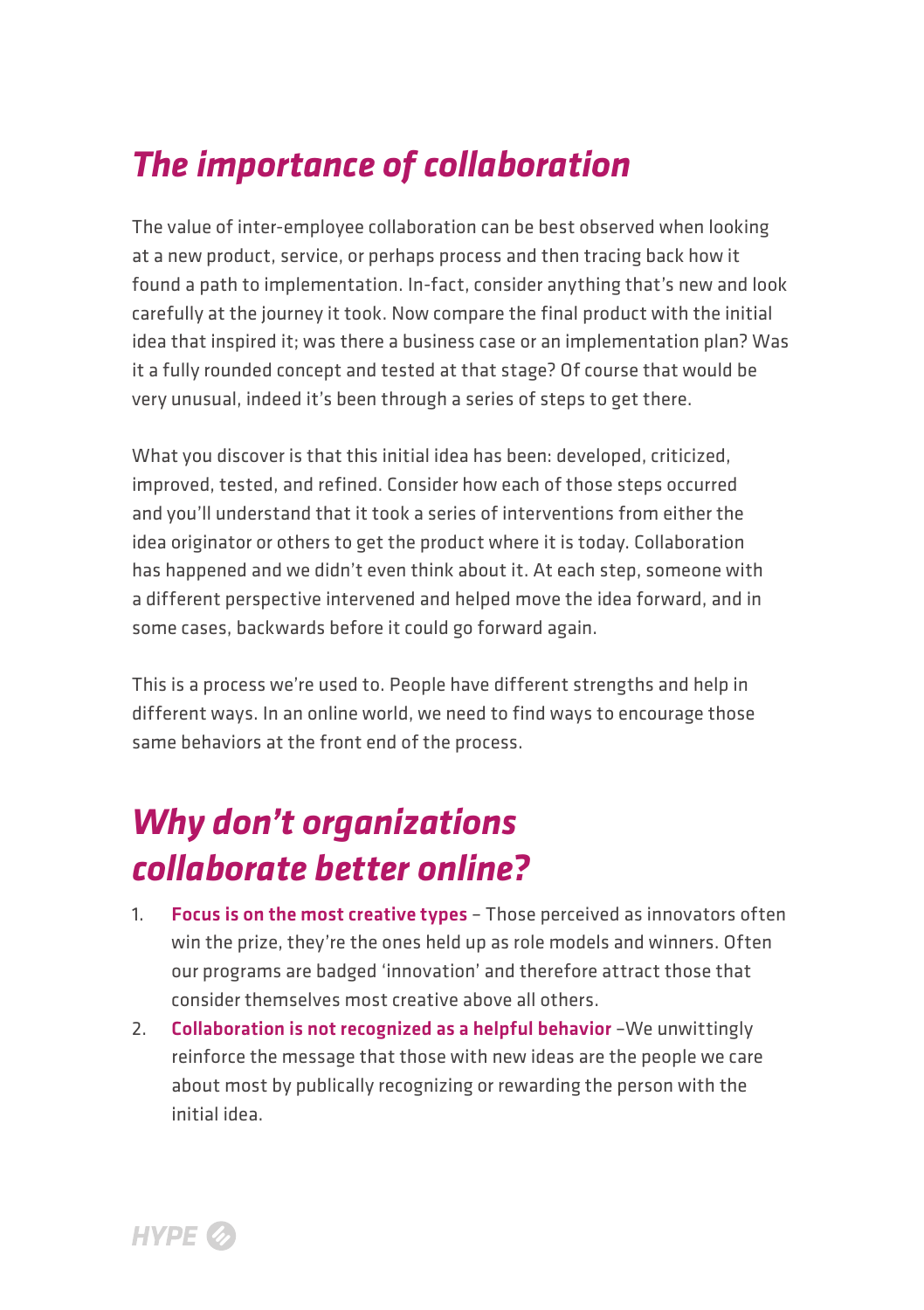- 3. Little empathy for those that 'help' If you've helped to make an idea better but then didn't receive any recognition, you're unlikely to feel the program really values your efforts. Indeed this may mean that you won't help again or perhaps with a little less gusto than you may have previously.
- 4. We don't show people what 'good' collaboration looks like Where are the examples of what a good 'helper' could do, how can they add to the process? Many online programs are full of individual ideas and comments that say 'great idea!', this simply reinforces the perception that 'adding value' will come later, there's no need to get involved unless you have a great idea of your own.
- 5. Too much content Broad or vague campaign questions to engaged audiences often lead to a lot of diverse content, it's hard to wade through, it all looking for where you can improve ideas that are most engaging to you. In fact, it takes far more time than submitting an idea of your own to read through others, so a busy employee group will quickly get drawn into other things.

### *Key activities to boost collaboration between employees:*

- 1. Request the behaviors you want to see When launching a program, issuing a campaign or inviting people to share ideas, put equal weight on the request for people to help each other and look to make existing content better.
- 2. Show people what to do Never invite people to submit content unless you have example ideas and comments included already, this shows early visitors what a 'good' comment looks like and helps encourage more and higher quality commenting in general. For example, a good comment could improve an idea, constructively questioning a weak point, or inviting those with expert knowledge to comment on specific aspect of the idea.
- 3. Engineer the right behaviors by live intervention Foster the support of 'community volunteers', a close network of innovation advocates that look at submitted content every day and ask questions, connect people and demonstrate all the behaviors you wish to see from the wider audience.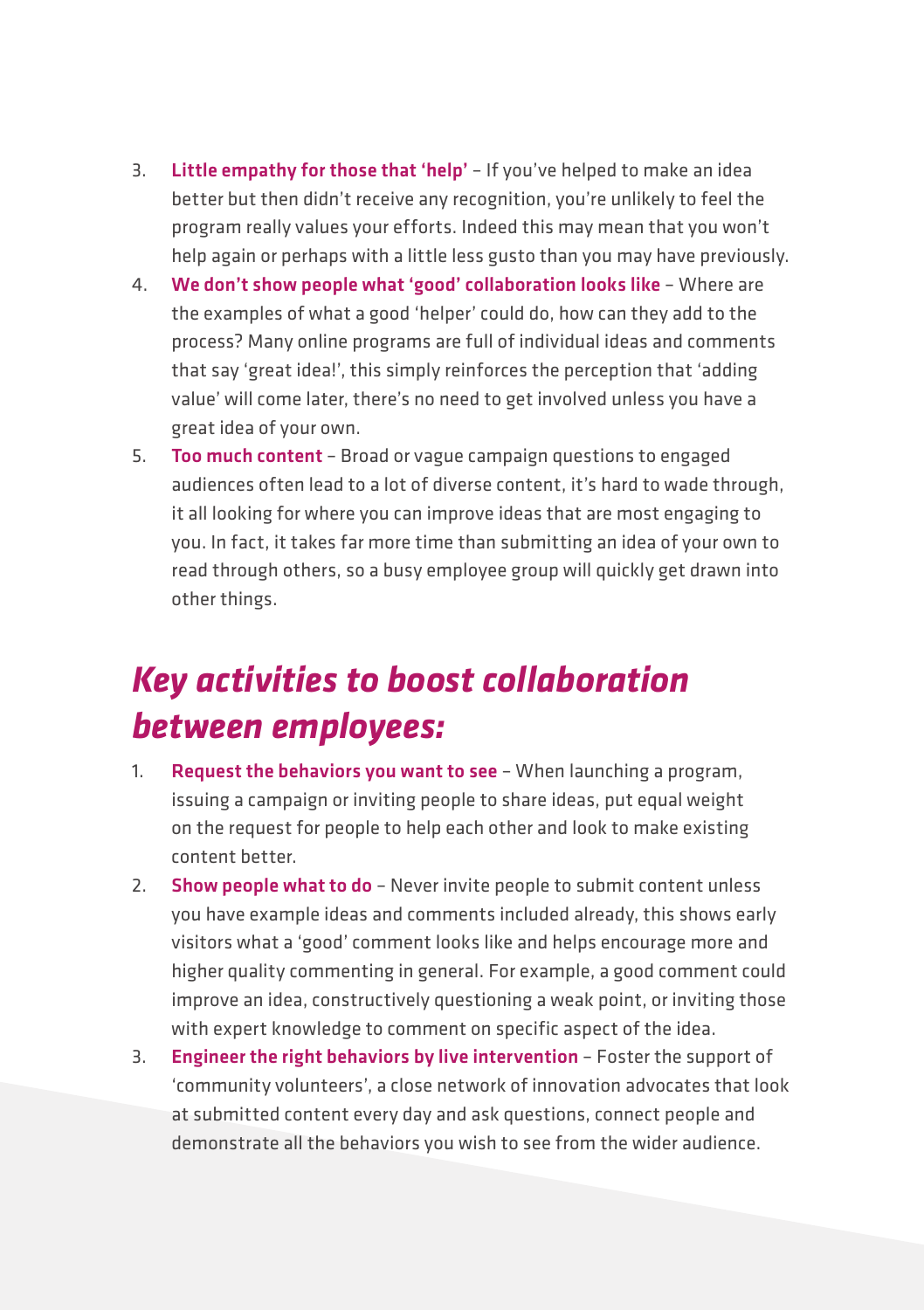- 4. Organize your content A large mass of uncategorized ideas makes it very difficult for others to find content that's of interesting to them. Encourage idea tagging and for invitees to subscribe to content they like the best and link similar ideas so invitees can browse more easily.
- 5. Recognize those that add value When taking an idea forward, ensure you recognize and thank all of those that have helped get it to its current position. Make that recognition public where appropriate so that other invitees see it's a team game.
- 6. Encourage peer-to-peer idea referral Encourage idea submitters to actively engage their peers for commenting by demanding a minimum number of comments before an idea moves forward to the next stage.

#### *Summary*

We know the value of collaboration in traditional innovation activities, but systemizing the process helps to increase the diversity of opinion available early on in the process. If harnessed correctly, this will improve the quality of the funnel and save time later on as those with issues or concerns may have them addressed during the ideation phase.

Value those that comment and recognize the team of people that contribute to an idea. Show them how they can add value to other ideas, and reinforce in your communications that collaboration has value whilst the company changes the way it collaborates.

**HYPE &**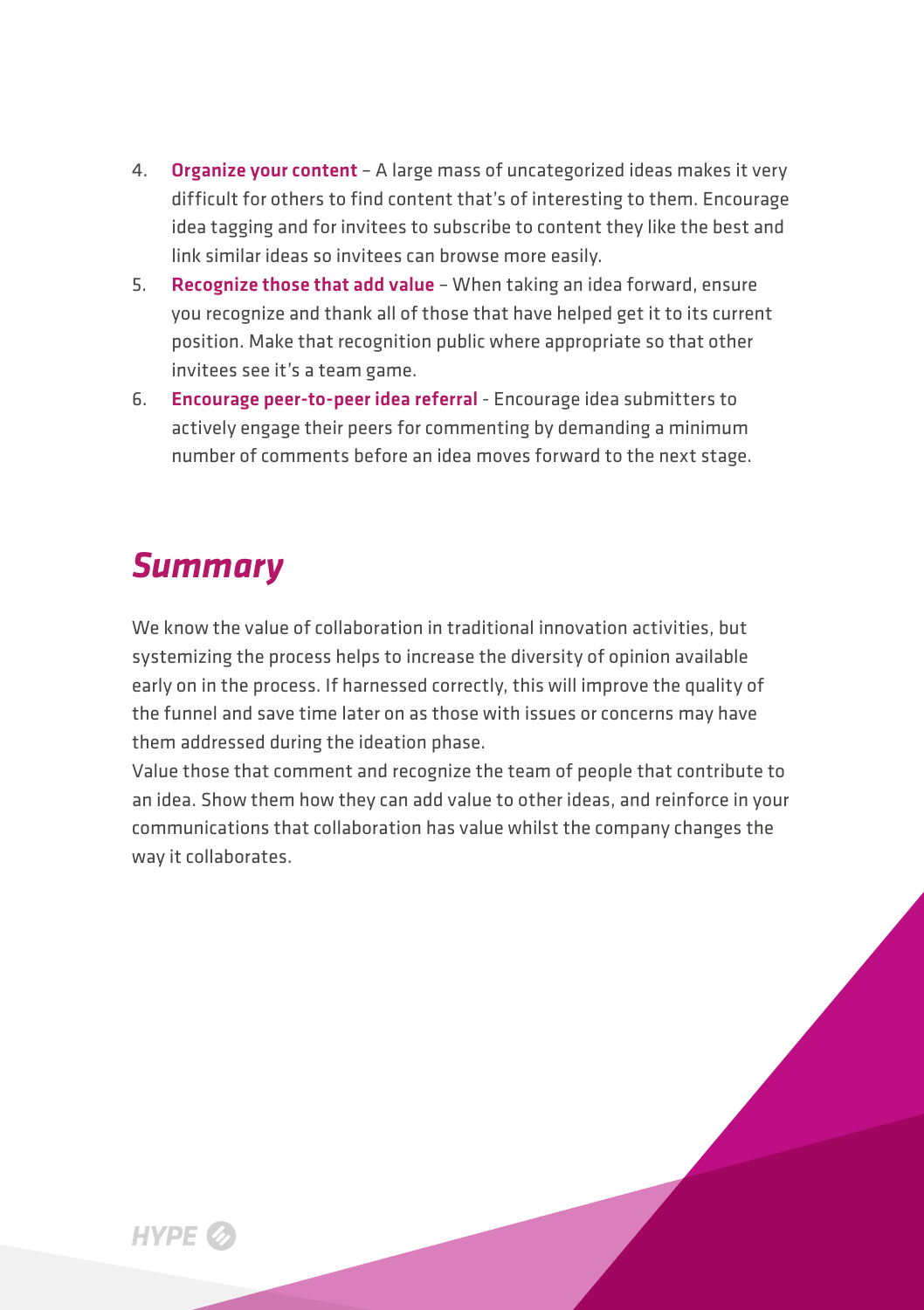

## How to Increase Engagement in Enterprise Innovation and Develop a Sustainable Program

#### *How can engagement be measured?*

At HYPE we're regularly asked what to expect in terms of participation, numbers of ideas shared and what benchmarks to set when engaging large groups online on innovation initiatives. Every organization is different, has a different culture, structure and set of objectives. These nuances will affect expectations even before you've addressed the focus of the innovation program.

What's more helpful is to judge key indicators over time and monitor how five categories of employee engagement change. The five categories are: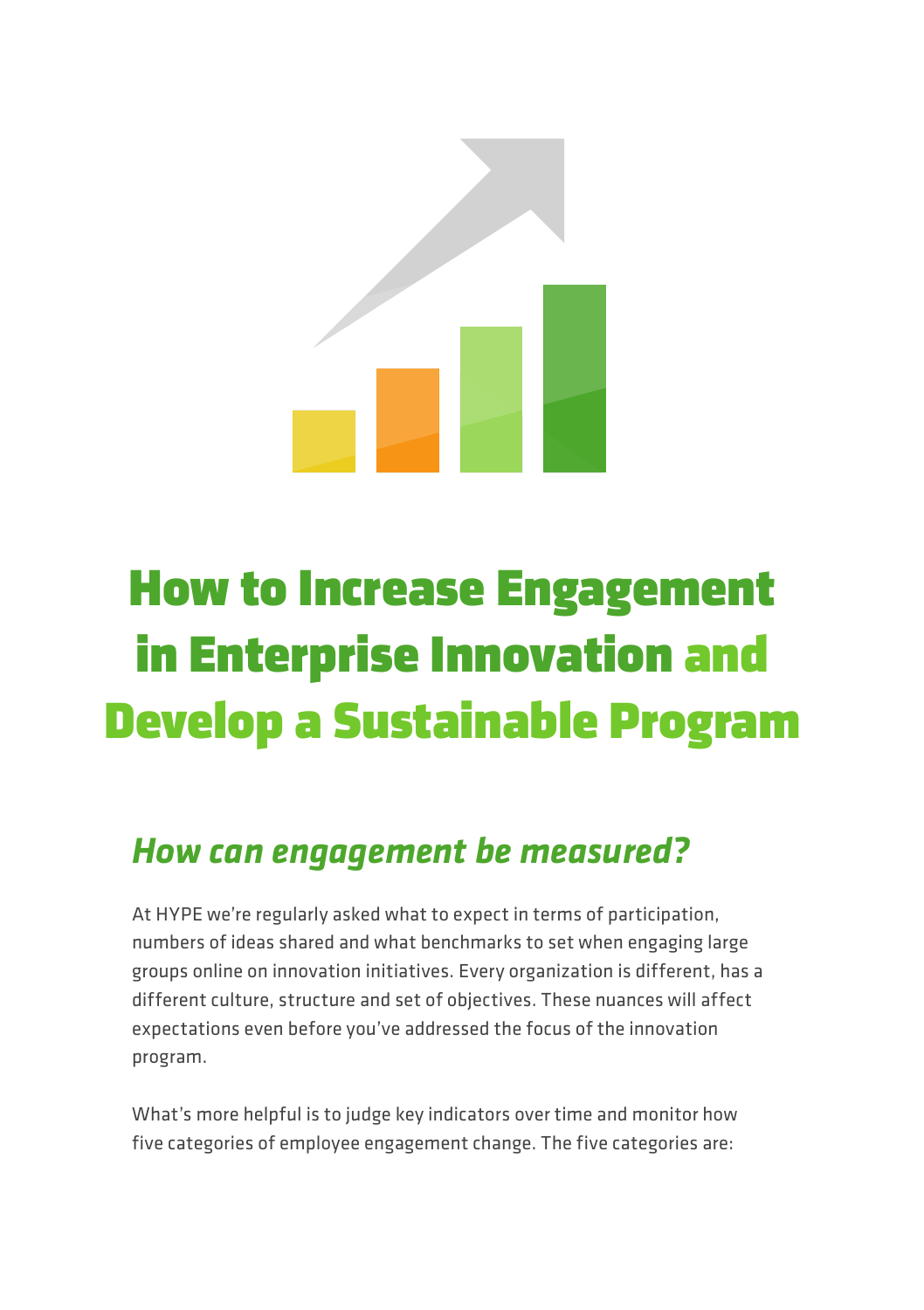| <b>Innovation</b><br>enthusiasts | Engage in almost every innovation campaign,<br>happy to play a part in moving the company<br>forward                                                                                          |
|----------------------------------|-----------------------------------------------------------------------------------------------------------------------------------------------------------------------------------------------|
|                                  |                                                                                                                                                                                               |
| The engaged                      | Those that are aware, support and participate<br>in the innovation program when required or<br>when appropriat to their role and skill set.                                                   |
|                                  |                                                                                                                                                                                               |
| <b>The watchers</b>              | Those aware of the program, but yet to partic-<br>ipate. They may be coutious about taking part<br>until they've seen real value and outcomes<br>from the progam.                             |
|                                  |                                                                                                                                                                                               |
| The unaware                      | Those that are yet to understand the innova-<br>tion program and their role within it. They may<br>require further markting effort or briefings to<br>understand how and why to get involved. |
|                                  |                                                                                                                                                                                               |
| <b>Innovation skeptics</b>       | Those that are aware, yet won't engage in the<br>program due to lack of belief in the program, a<br>history of innovation failures causing disil-<br>lusionment.                              |

Each organization will measure the number of employees in each category differently depending on the pace of the program, the level of marketing and communications that's been undertaken and the historical factors. Considering standard participation metrics in addition to the levels in each group help you to monitor engagement levels and adjust your approach accordingly. For example, if a large portion of employees are 'unaware' of the enterprise program, one of your main tasks will be to market the approach and raise awareness.

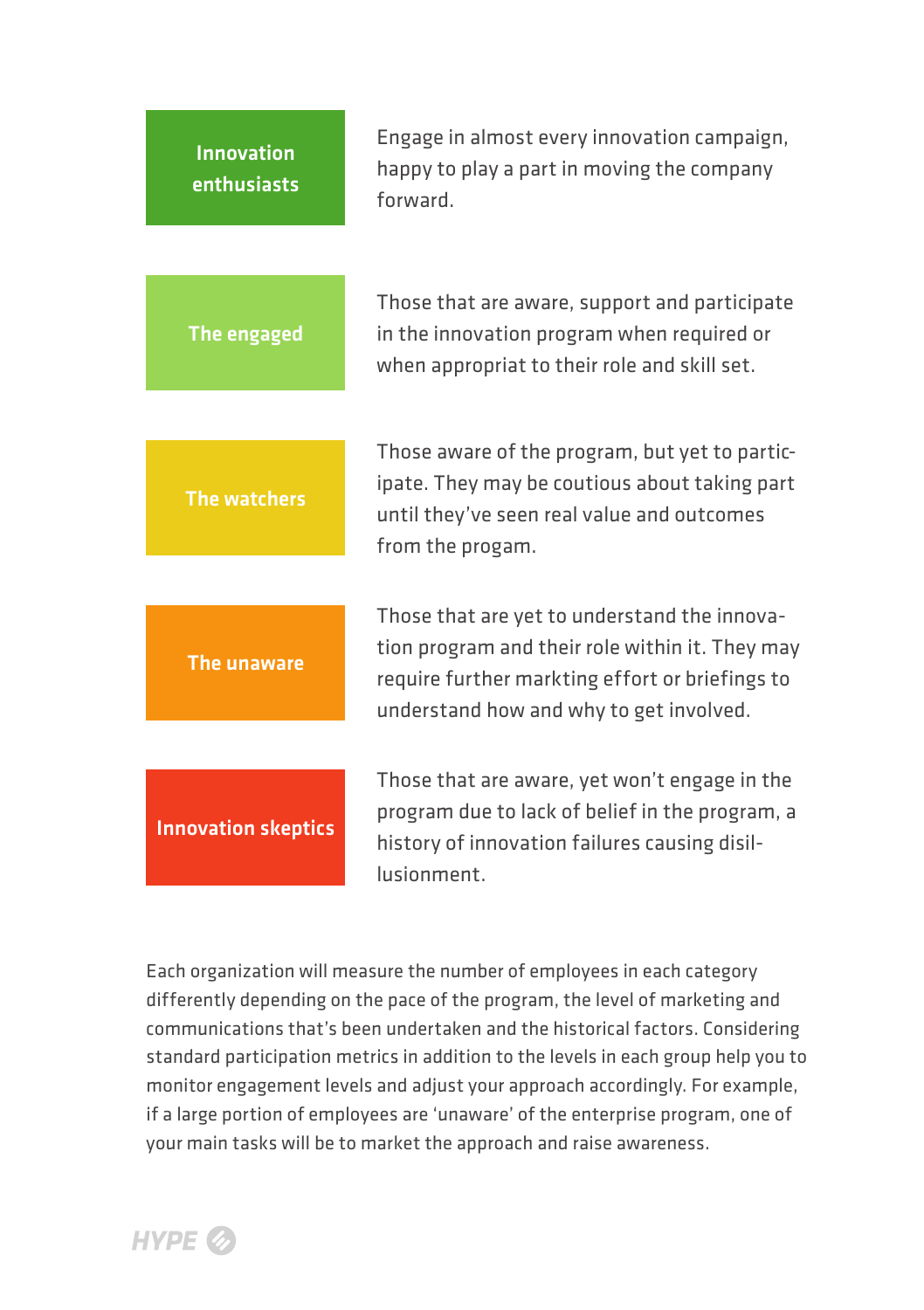#### *Key blockers to engagement growth:*

- 1. Sponsorship without commitment Bad innovation sponsors can 'spoil the well' for the rest of the organization. Lack of feedback, action on next steps, or engagement in the process as a whole is sure to disengage some and create apathy in others.
- 2. Lack of middle management support The day job often gets in the way of participation, this is normal, but perhaps some middle managers are so focused on the day job, their teams don't feel supported in taking some time out to help others.
- 3. Lack of trust in colleagues If invitees witness the ideas of some being treated less than respectively, perhaps dismissed without any constructive comment, this can cause others to fear putting their idea forward.
- 4. Lack of transparency and recognition Nothing slows participation down faster than a feeling your ideas have disappeared down a black hole; everyone likes to see how their ideas are progressing. Ensuring the whole process is transparent enables peer recognition; employees become witnesses to the success of innovation activities.
- 5. Lack of variety in the innovation topics Some programs are focused clearly on one area of the business, often that's product or service innovation. If all you ask for is one type of innovation, people can simply run out of ideas for the same set of questions and challenges.

It may be tempting to blame one area for stagnant or falling levels of engagement, but consider all five areas to ensure the program is as strong as possible in each.

#### *Key activities to build engagement:*

1. Choose sponsors carefully – Good sponsors take action once they have great ideas they can put into practice. They participate in idea campaigns and choose good review teams. They're usually focused individuals, aware of exactly what they want and what they don't want. Look for those that have a reputation for 'getting things done' and those in senior positions that command the respect of others.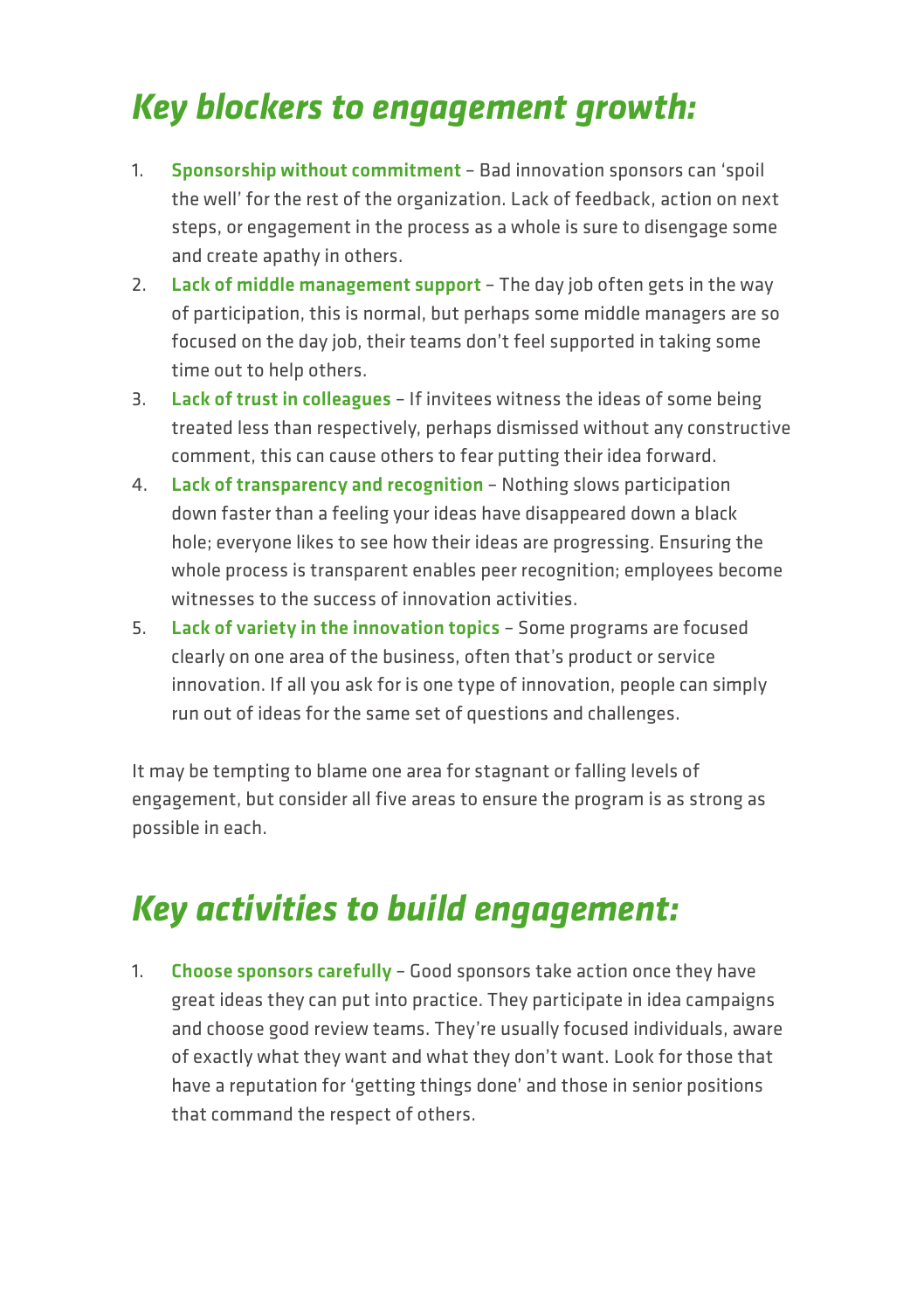- 2. Check for pockets of non-participation Every company has groups that participate more than others, consider those that seem out of step with the rest and find out what local factors affect that group. Perhaps their VP doesn't believe in it, or perhapsthey don't feel connected to the current range of innovation initiatives. Consider what types of innovation campaign could engage those groups and their local management; where possible align tactical needs of local middle management.
- 3. Ensure participants are adhering to constructive behaviors– Active moderation helps set expectations for all on what behaviors you'd like to see and which are detrimental to the process. Constructive feedback should always be welcomed, however dismissing an idea completely doesn't help the submitter or others to improve an idea that may not make an initial assessment.
- 4. High-quality feedback All submitted ideas, insights and innovations deserve feedback. If you have too many ideas to offer individual feedback, consider a range of standard responses to fit common reasons to reject a contribution. For example: 'Your idea was good, but we only had budget to implement a few, so I'm going to save the rest and consider them again in 6 months.'
- 5. Innovate everything Innovate every area of your business.Remember that many things have value to your company, including process improvement, cost reduction and sharing best practices in addition to more traditional product and service innovation. Campaigns on these topics will pull in a much wider group of potential innovators and keep things fresh and different.

#### *Summary*

Maintaining and building high-quality engagement over time should be the focus of all innovation managers as they strive to develop sustainable enterprise programs. Use the data and what you know about your organization to understand what level of engagement exists over time and how many employees you have in each of the engagement categories. Consider how to mitigate all the reasons why employees may not engage on a regular basis; remember that you're competing for employees time, so it's crucial to show business value and success on a regular basis.

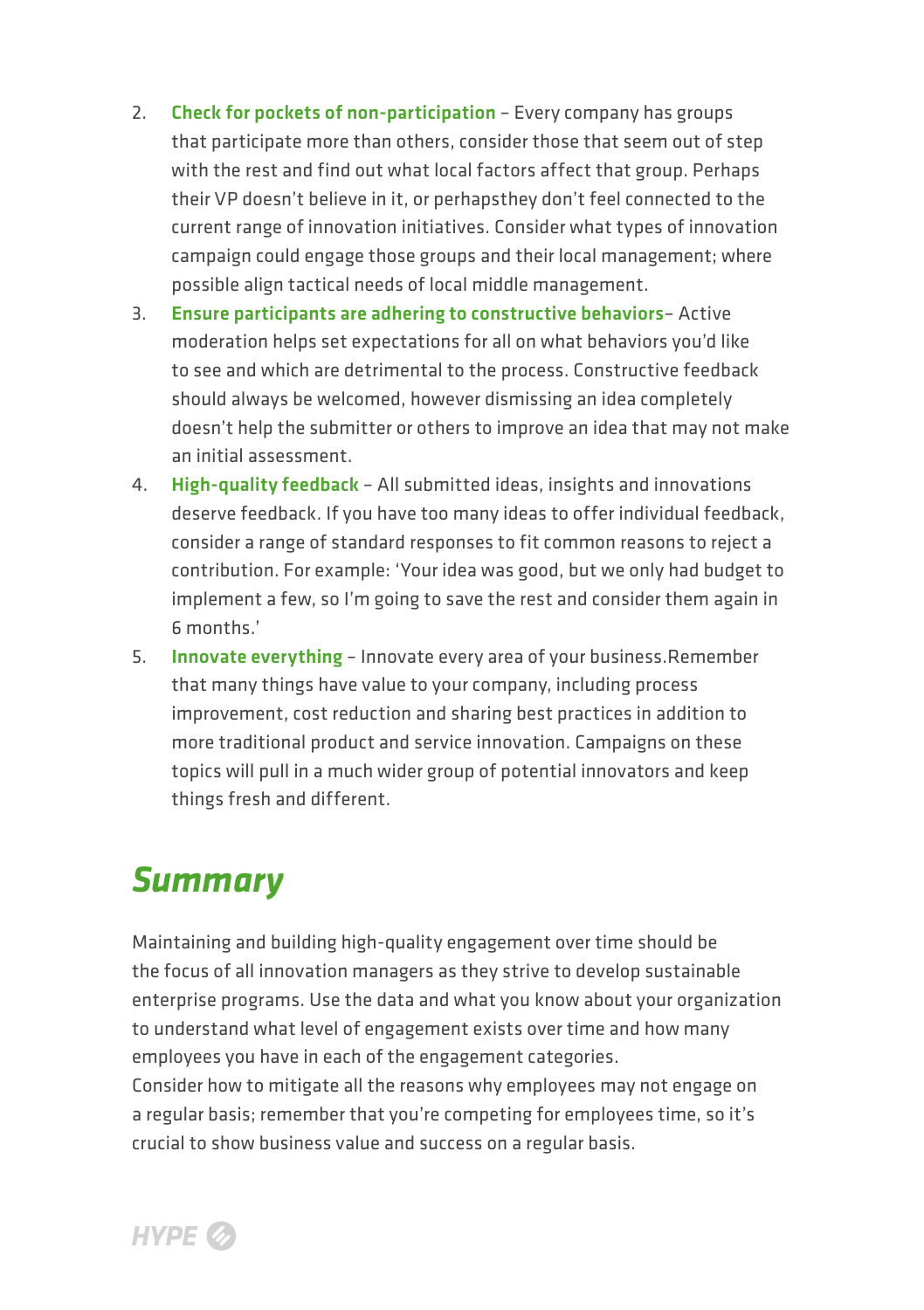

# Making the Right Idea Investment Choices – Idea Evaluation at Scale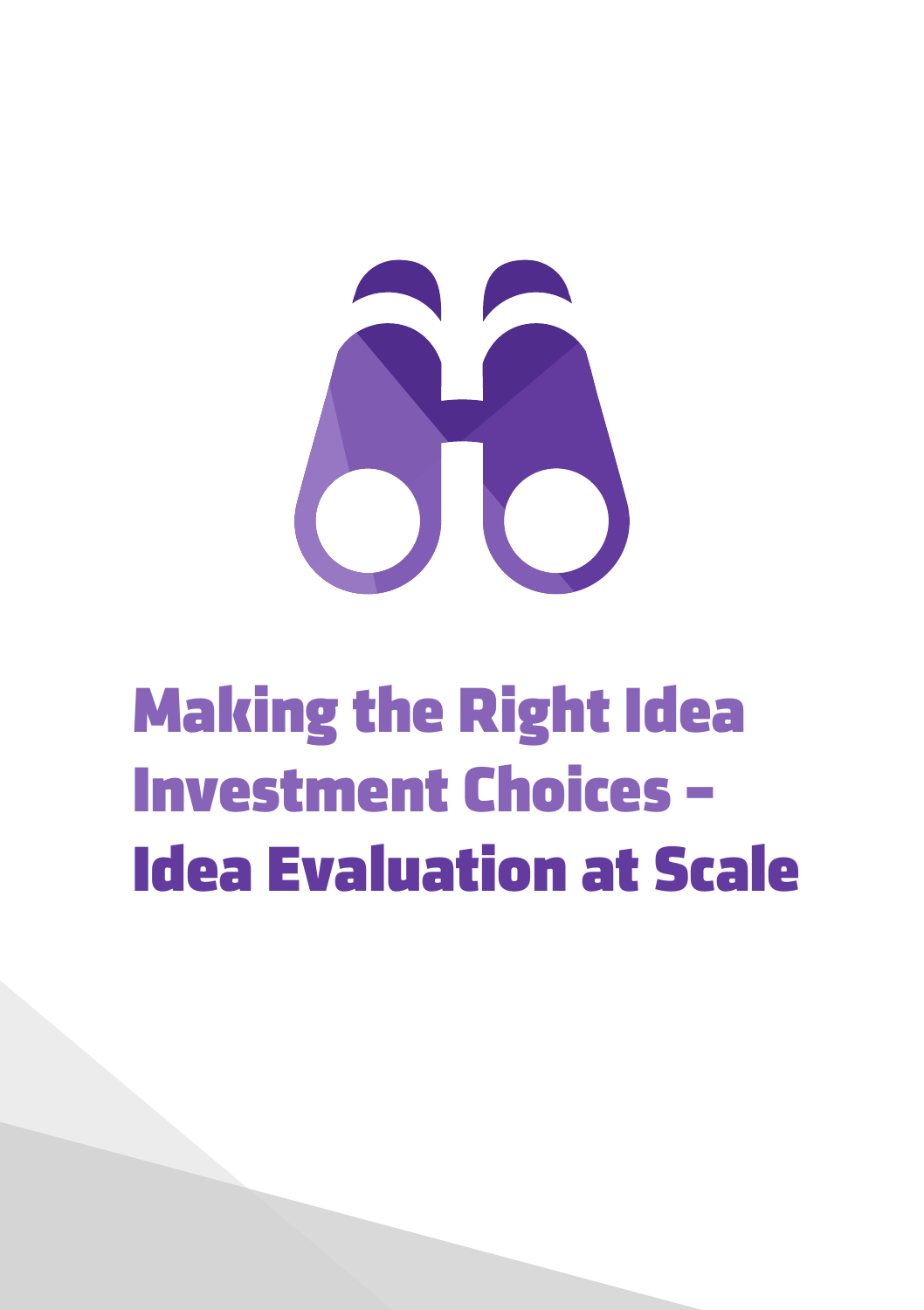### *Idea evaluation*

Your initial assessment of ideas generated from an idea campaign or on-going ideation process is the first and arguably the most important gate an idea will pass through. Despite best intentions, ideas dismissed at this stage are rarely considered again if they don't make the cut, so selecting the best few for further consideration and ultimately implementation is crucial.

Innovation programs take many forms, sometimes ideas are created on small tactical needs, sometimes in-line with the company vision, and from time to time, you may receive many more ideas than you were expecting. Perhaps it's because asked a question relevant to a large group of people, or the topic of the subject of the campaign really is in an exciting area. All ideas need to be processed effectively to ensure continued engagement of participants and sustainability of the program.

### *Key challenges:*

- 1. More ideas than expected It's always recommended to agree review team members in advance of the campaign and ensure time is allocated in their diaries, however this means making a judgment on how many ideas you'll receive. The more expected, the more reviewers will be required.
- 2. Availability of good evaluators Sponsors nominate suitable evaluators in advance, ideally those that understand the scope of the challenge most closely and have time available to consider ideas. Often it can be difficult to get time allocated, especially for the review team to meet and talk through submitted content.
- 3. It's not just about the idea Review team members need to consider all comments against an idea, not just the idea itself. Often the initial idea is far from the final implemented concept and it could be comments that help take it in a new direction or make an idea practical. This of course takes more time, so campaigns with a lot of collaboration require more evaluation time.
- 4. Parallel ideation campaigns –If you work for a complex multi-national organization, parallel campaigns may be asked in different languages, so you need to provide an evaluation team for each language and then build into knowledge transfer or translation into the program to share the best ideas from each community.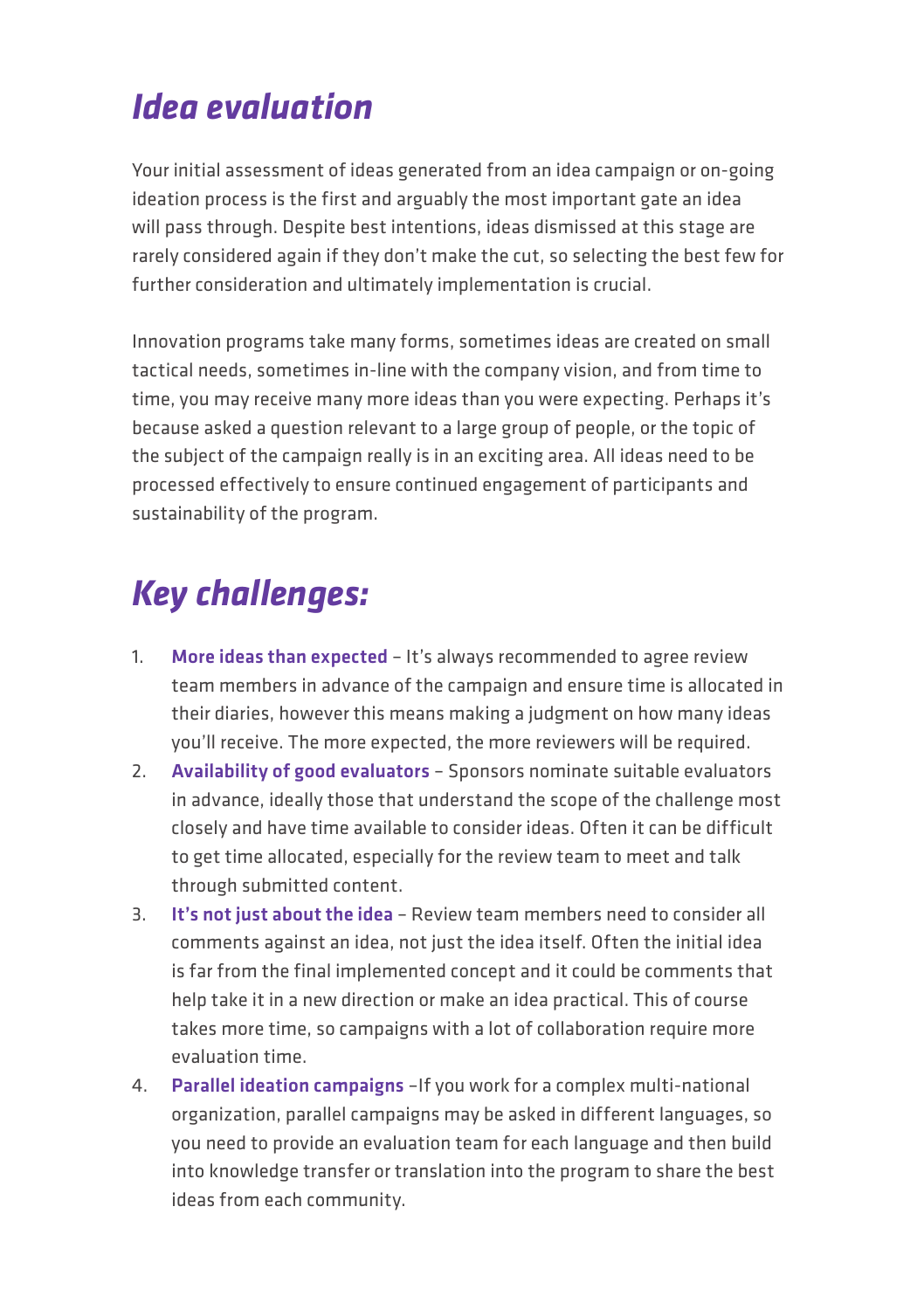- 5. Evaluators are too slow Evaluations completed alone can often take far longer than when review team members meet in person, waiting for one or more to complete all the reviews allocated to them can be a slow and frustrating process for all.
- 6. Avoiding group think –Facilitating review team members to meet in person can help speed up the process, but the risk is the discussion is dominated by one opinion and propagate 'group-think'.

### *Tactics to maximize the effectiveness and efficiency of your evaluation teams:*

- 1. Ask better questions The best way to avoid very large numbers of ideas is to ask a more specific question, perhaps sharing more detail on the evaluation criteria to reduce the number of ideas submitted that won't make the grade.
- 2. Use the community view Set thresholds for ideas to be evaluated based upon interaction from the community. Ask the invitees to seek a number of comments that build and improve on the idea before it will be evaluated. Not only does this improve engagement and idea quality, it helps to ensure the evaluation team members spend their time on the most engaging ideas.
- 3. Triage average and poor ideas out Ask each reviewer to vote for ideas they wish to consider in more detail, take the majority opinion on which ideas to keep for detailed evaluation. This should remove 50% - 80% of the content depending on the nature of the campaign.
- 4. Pre-define some standard responses Remember that all ideas should receive feedback to ensure submitters aren't disillusioned with the process. Consider the likely reasons for non-selection and offer standardized feedback to ideas that sit in each category of non-selection. For example: 'Your idea is good, but we don't have enough resources available to implement it at this time…'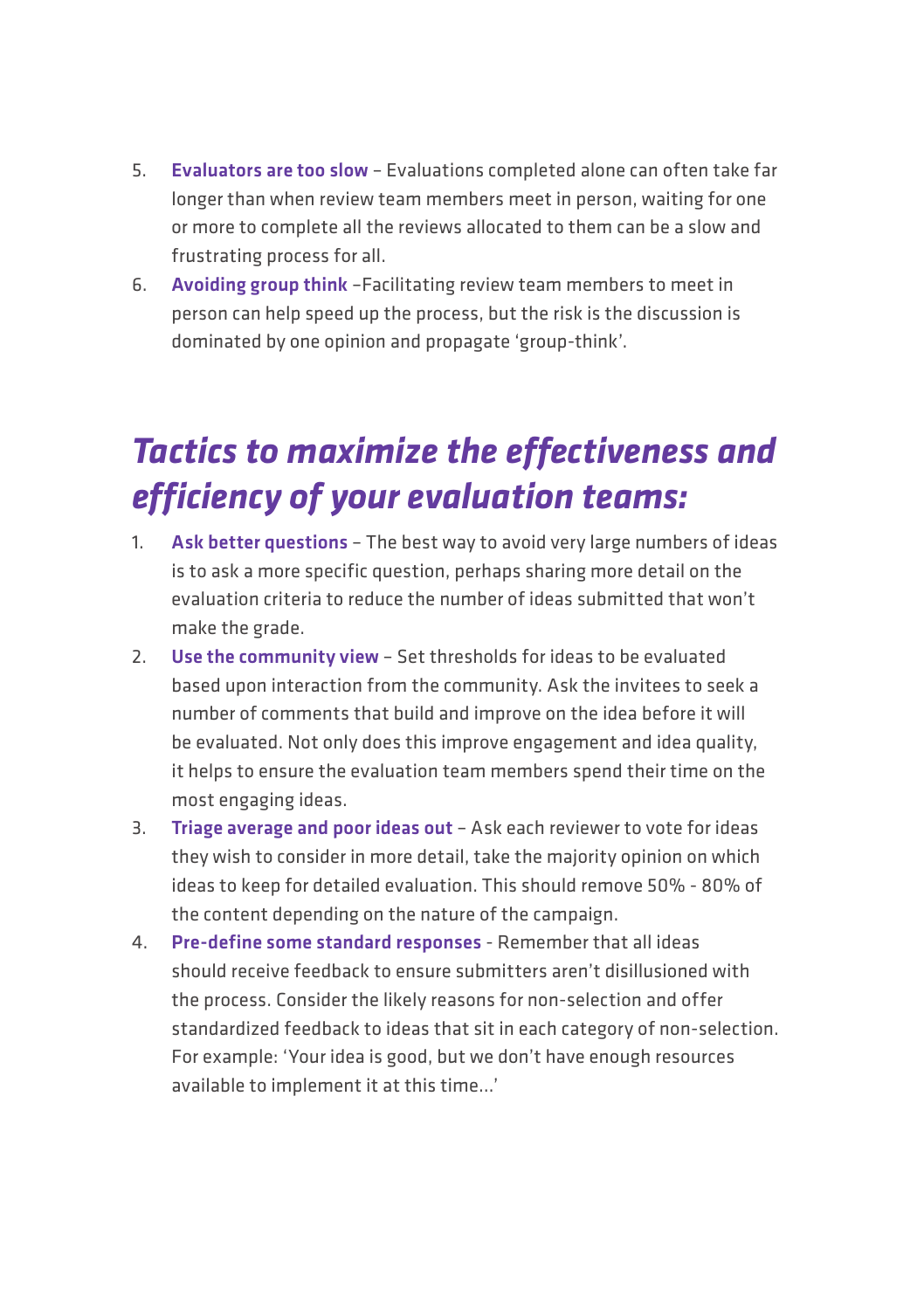- 5. Use the most time on the best ideas –Once ideas have been triaged down, decide if every reviewer should look at each idea and associated comments or each idea could be considered by 3 different reviewers. It may depend on how much content you have to consider, look to maximize the efficiency of the team and its skills.
- 6. Allow wildcards In order to mitigate any 'group-think' that may arise due to evaluation discussions between team members, allow each individual a small number of wild cards for ideas they feel passionately about.
- 7. Decentralize the evaluation process For very large, or multi-national programs, consider having one team per department or country to look at both local and global impact of an idea, the best ones are promoted to a centralized team for wider implementation.

#### *Summary*

The best way to ensure an efficient and effective evaluation process is to think about it before running the campaign, ensure the question will steer people towards quality not quantity, select evaluation team members and allocate time in their schedules after the campaign is finished.

Use pre-selection filters such as the community view and a quick vote-based triage to remove ideas that simply won't make the grade; this will help ensure your team spends their time on only the best content.

Finally, review all the comments and make a quality based assessment, allowing evaluation team members to promote a small number of ideas which lack wider support to minimize group think and allow more radical content to filter through.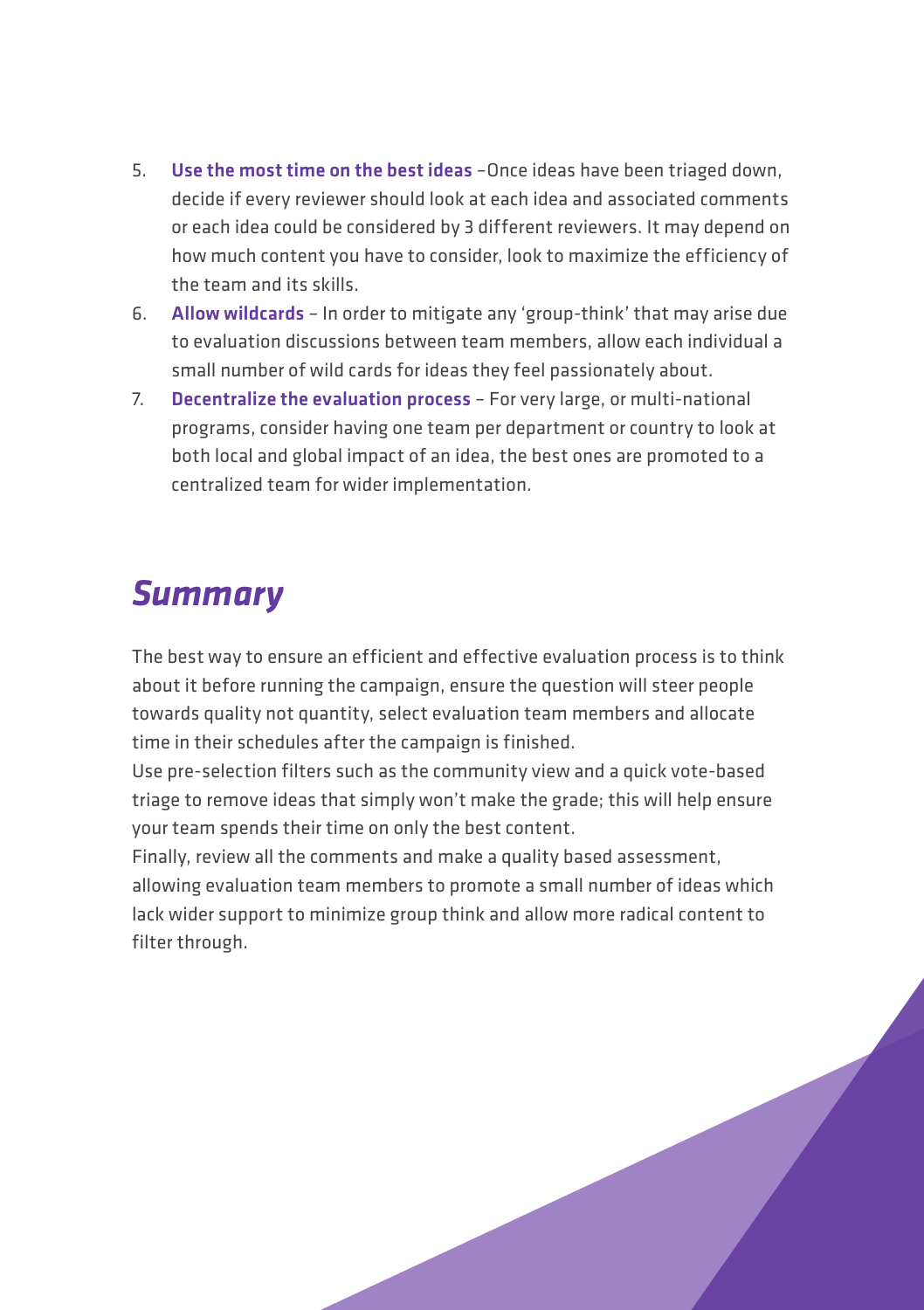### *Capture ideas, engage with your community, evaluate and process top ideas, generate meaningful results, and drive sustainable, scalable innovation with HYPE*

#### *Our Professional Services Team*

HYPE's professional service team has worked for over 13 years across the globe, implementing innovation software and advising on processes. Working closely with our clients, our consultants developed deep knowledge about the individual facets, but also about commonalities of the most diverse innovation initiatives. For us, it is a core value and a real differentiator to treat our clients as business partners, and to turn their challenges into our own.

#### *Our Full-Lifecycle Innovation Management Platform*

HYPE's approach to innovation management is simple: we provide built-in innovation software features which are flexible enough to map to your company's innovation strategy. Our customer-centric software is designed so innovation managers can easily and quickly create and manage campaigns. The innovation portal is engaging, easy for users, and design-friendly. And best of all, our platform is built to scale across your company and integrate with back-office applications and social enterprise software like IBM Connections, Microsoft SharePoint™, Yammer, and Jive. The result? A full-lifecycle innovation platform which powers all of your innovation program and reaches all of your communities.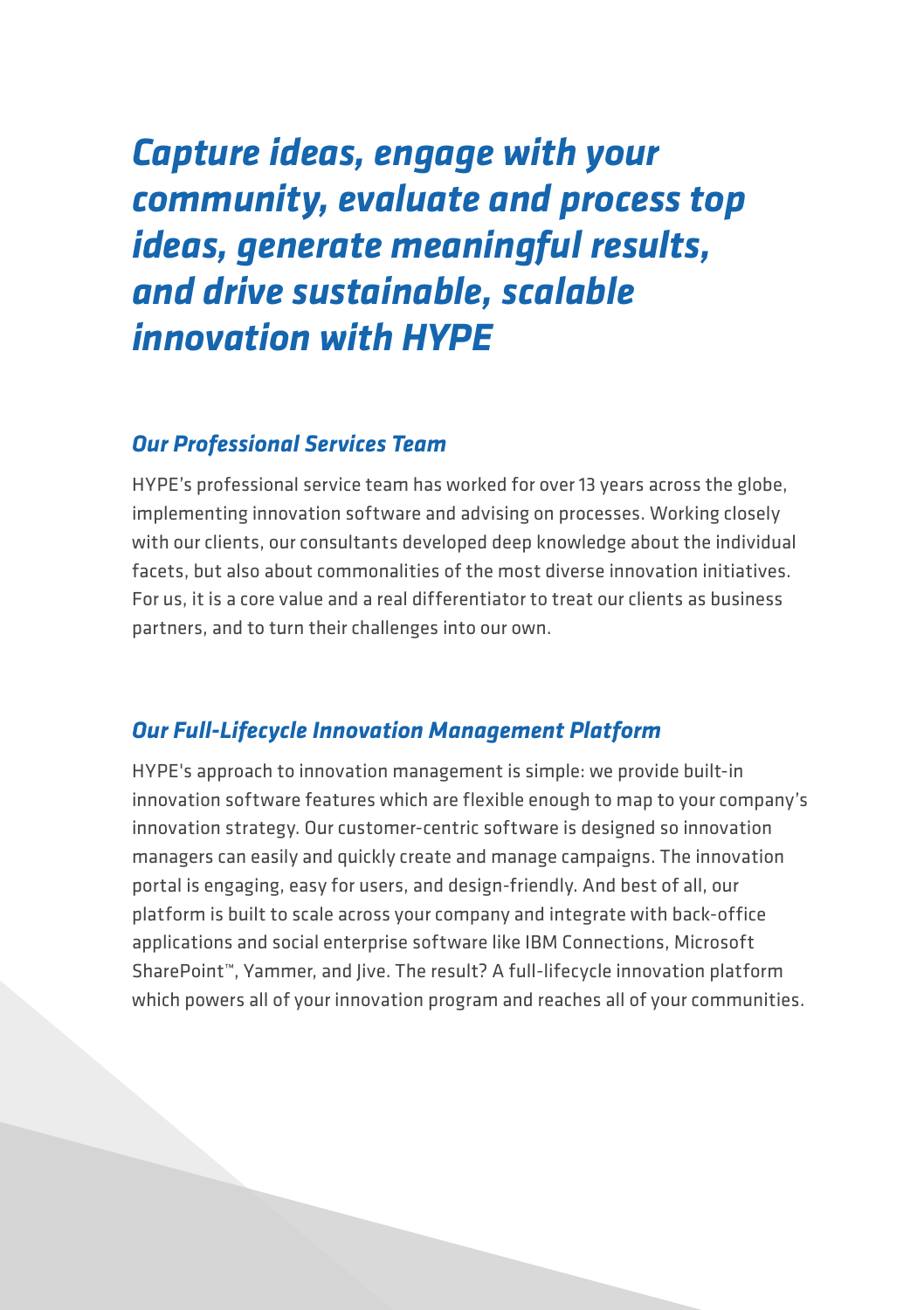

HYPE's Professional Services Team



HYPE Enterprise – Innovation Management Software